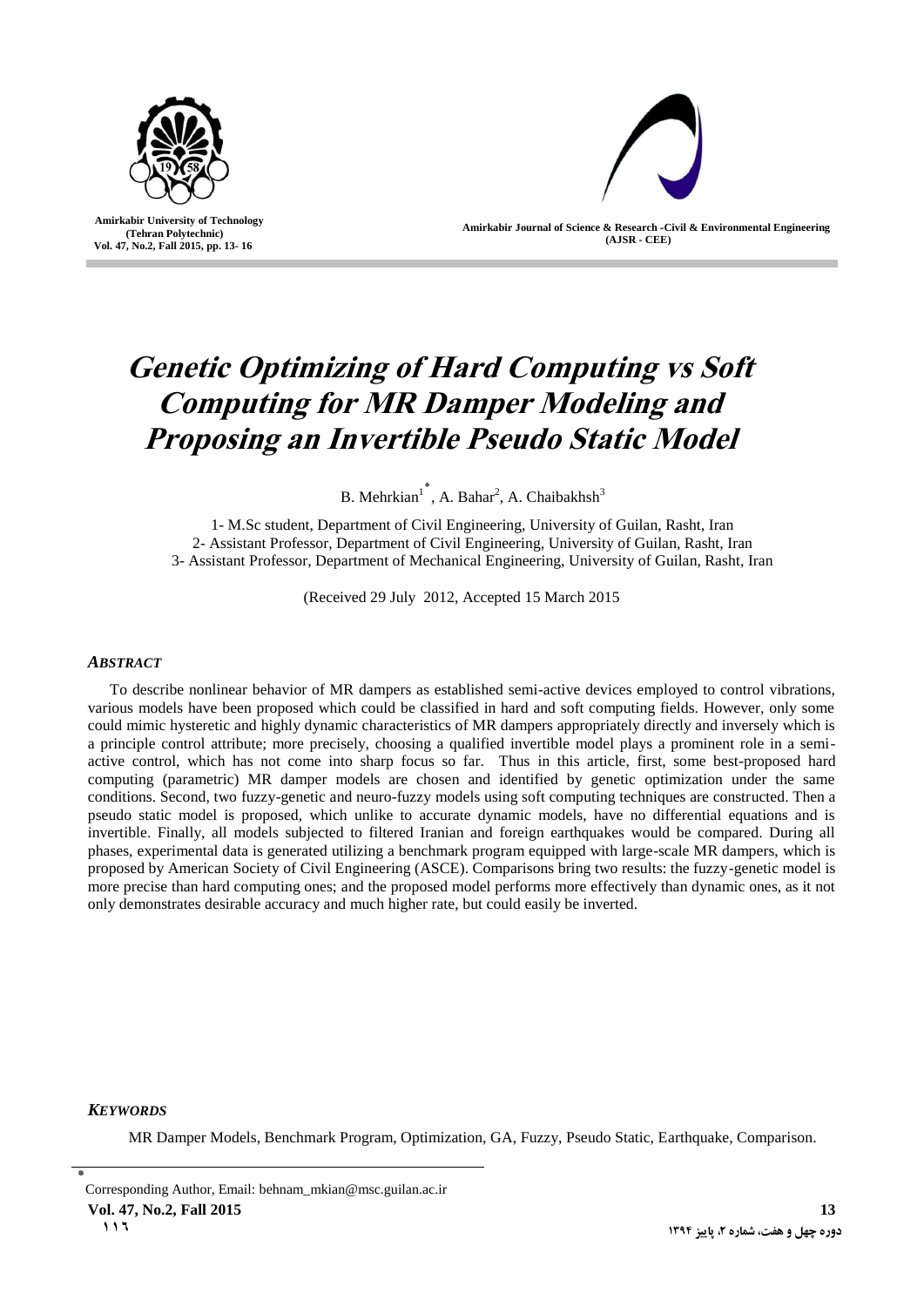### **1- INTRODUCTION**

Civil engineers persistently have been researching to mitigate vibrations of structures under seismic loads. For this purpose, structural control field has been increasingly studied and implemented in recent years. The field mainly divided into two fields including passive and active control systems. But to cover the shortcomings of these systems, the third field entitled semi-active control has been emerged that simultaneously represents the failsafe capability of passive control and the adaptability of active control with no need to a great deal of energy.

One of the most widely accepted semi-active control devices is MR damper using controllable fluid consists of micron-sized, magnetically polarizable particles dispersed in a carrier medium like mineral or silicone oil [Figure 1.](#page-1-0) 

As MR dampers represent highly nonlinear dynamics and hysteretic behavior, researchers have presented many different parametric models involved differential equations [\[1\]](#page-3-0) in last two decades. But the identification were time consuming and they were too complicated to be inverted to be applied in control process which needs inverted MR damper models for calculating the instant control voltages. To solve these problems static models have been proposed. However, they could not perform as accurately as dynamic models.



<span id="page-1-0"></span>**Figure 1: (a) The structure and (b) Behavior of MR damper before and after applying voltages**

The second group of models is non-parametric models [\[2\]](#page-3-1) utilized soft computing techniques [\[3\]](#page-3-2) such as Artificial Neural Networks (ANNs), Fuzzy and Genetic Algorithm (GA). Although these models could potentially be computed and inverted easily, how to construct and optimize them to produce a fast and precise MR damper model for seismic loads might be challenging.

Moreover, an analogy between the performance of qualified soft computing models versus famous hard computing models under the same and critical conditions

for identification and testing has not come into sharp focus so far.

Therefore, This study pursue four objectives: (1) introducing five well performance hard computing MR damper models; (2) constructing two qualified soft computing models; (3) proposing an invertible pseudo static model with desirable accuracy; and (4) identifying the models optimally and comparing them with each other. It is worthy to note, to provide competitive situation in the last phase, all the models would be optimized well by the same optimization method chosen to be GA in this article, which is known as one of the best optimization algorithms. In addition, to achieve factual and reliable results, real earthquake records and real corresponding instant control voltages are utilized in the process of generating experimental data for optimizing and comparing.

#### **2- METHODOLOGY**

To produce the experimental data, this article used a black-box model of large-scale MR damper integrated in a benchmark program proposed by American Society of Civil Engineering (ASCE) [\[4\]](#page-3-3), which is used by the structural control community as a state-of-the-art model for numerical experience of seismic control attenuation. Then the earthquake records filtered by Seismo Signal software [\(Figure 2\)](#page-1-1) are applied to the benchmark model so that 4-column data are generated. For instance, the data is depicted in [Figure 3](#page-1-2) for Nahavand earthquake.



<span id="page-1-1"></span>

<span id="page-1-2"></span>**voltage, and (d) Generated force in terms of time by applying Nahavand acceleration record in X direction to the benchmark program**

The five well performance hard computing models chosen include Phenomenological [\[1\]](#page-3-0), Modified Dahl [\[5\],](#page-3-4) Modified LuGre [\[6\],](#page-3-5) Normalized Bouc-Wen [\[7\]](#page-3-6), and Modified Normalized Bouc-Wen [\[8\]](#page-3-7) models proposed in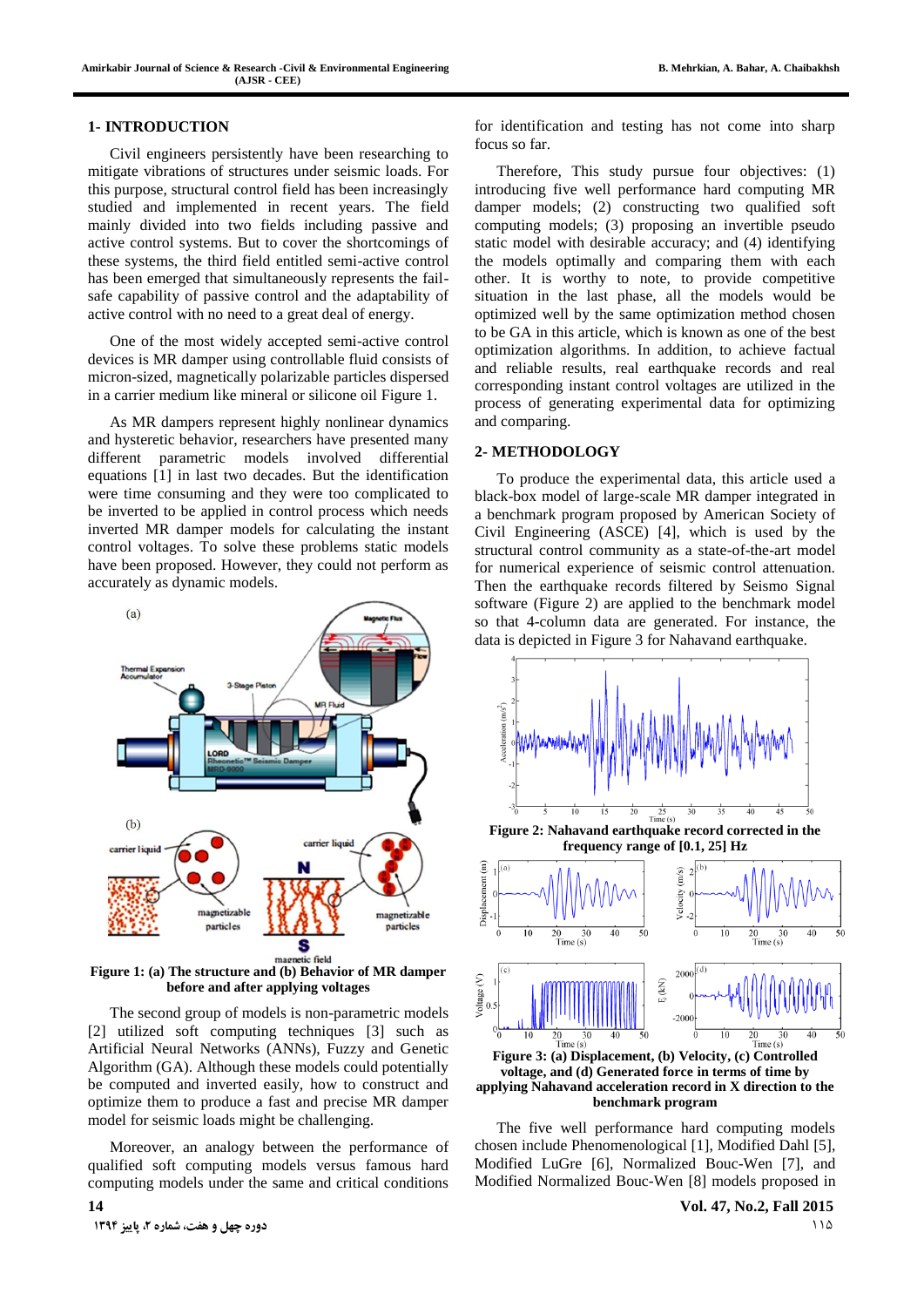recent years. The two soft computing models include Neuro-Fuzzy and Fuzzy-Genetic models constructed using ANFIS (Adaptive Neuro Fuzzy Inference System) [\[3\]](#page-3-2) and GONFIS (Genetic-Optimized Neuro-Fuzzy Inference System) [\[9\]](#page-3-8) approaches.

To optimize the models by GA, the article employs a systematic way to calibrate the parameters of the algorithm to get it work efficiently. Assuming a large number of evaluations (*FE*) of the objective function error =  $\sqrt{\sum_i (F_i - F_{di})^2}$  and specifying the number of unknown model parameters *L*, the size of population *N*  can be estimated:

$$
\frac{FE}{N}\log(1-\frac{1}{N}) = -M - \log\sqrt{\frac{L}{12}}
$$
\n(1)

where  $M$  is a small constant since it is the optimized amount of the *error* and the argument of the *log* in the process of obtaining the formula. Finally, the number of total generations can be found:

$$
g_{\text{converge}} = \frac{FE}{N} \tag{2}
$$

The proposed invertible pseudo static model is as follows:

$$
F(t) = a(v) \exp (bv - c(v))
$$
  
\n
$$
\cdot sign(\dot{x}(t)) + k_{\dot{x}}(v)\dot{x}(t) + k_{x}x(t)
$$
  
\n
$$
a(v) = a_{1} + a_{2}v, \ c(v) = c_{1} + c_{2}v, \ k_{\dot{x}}(v) = k_{\dot{x}1} + k_{\dot{x}2}v
$$
\n(3)

and the inverted model is:

$$
v = \frac{\left[\ln(\frac{F(t) - k_x(v)\dot{x}(t) - k_x x(t)}{a(v) \cdot sign(\dot{x}(t))} + c(v)\right]}{b}
$$
(4)

Using GA, the parameters of all models are identified optimally. For instance, [Table 1](#page-2-0) shows values of the parameters of the proposed model.

<span id="page-2-0"></span>Table 1: Optimum value of parameters in the proposed pseudo

| static model |                                                          |  |           |         |             |  |  |
|--------------|----------------------------------------------------------|--|-----------|---------|-------------|--|--|
|              |                                                          |  | $c_{\pm}$ | $c_{2}$ | $k_{\phi1}$ |  |  |
|              | 27.54 1193.89  0.34  -0.52  1.03  109.82  288.09  246.36 |  |           |         |             |  |  |

Now, all the 10 earthquake records are applied to the benchmark MR damper to generate the desired force  $F_d$ which the models produced forces *F* try to mimic. To assess how much the models are successful to emulate the origin data through vibration duration  $T_r$ , the 1-norm error  $(ε)$  is used:

$$
\varepsilon = \frac{\|F_d - F\|_1}{\|F_d\|_1}, \quad \|f\|_1 = \int_0^{T_r} \|f(t)\| dt \tag{5}
$$

The results for all the models under all ten seismic loads are shown in [Figure 4.](#page-2-1) Specifically, to explore more about the performance of the proposed pseudo static model, it is studied under the El Centro record illustrated in [Figure 5;](#page-3-9) thereafter, the output force of the proposed model is demonstrated in terms of physical parameters of the MR damper in [Figure 6.](#page-3-10) As it is observed, the proposed model predicts the experimental data well.



<span id="page-2-1"></span>**Figure 4: The 1-norm error (ε) diagram for all the models under real earthquake records in X direction and control voltages**